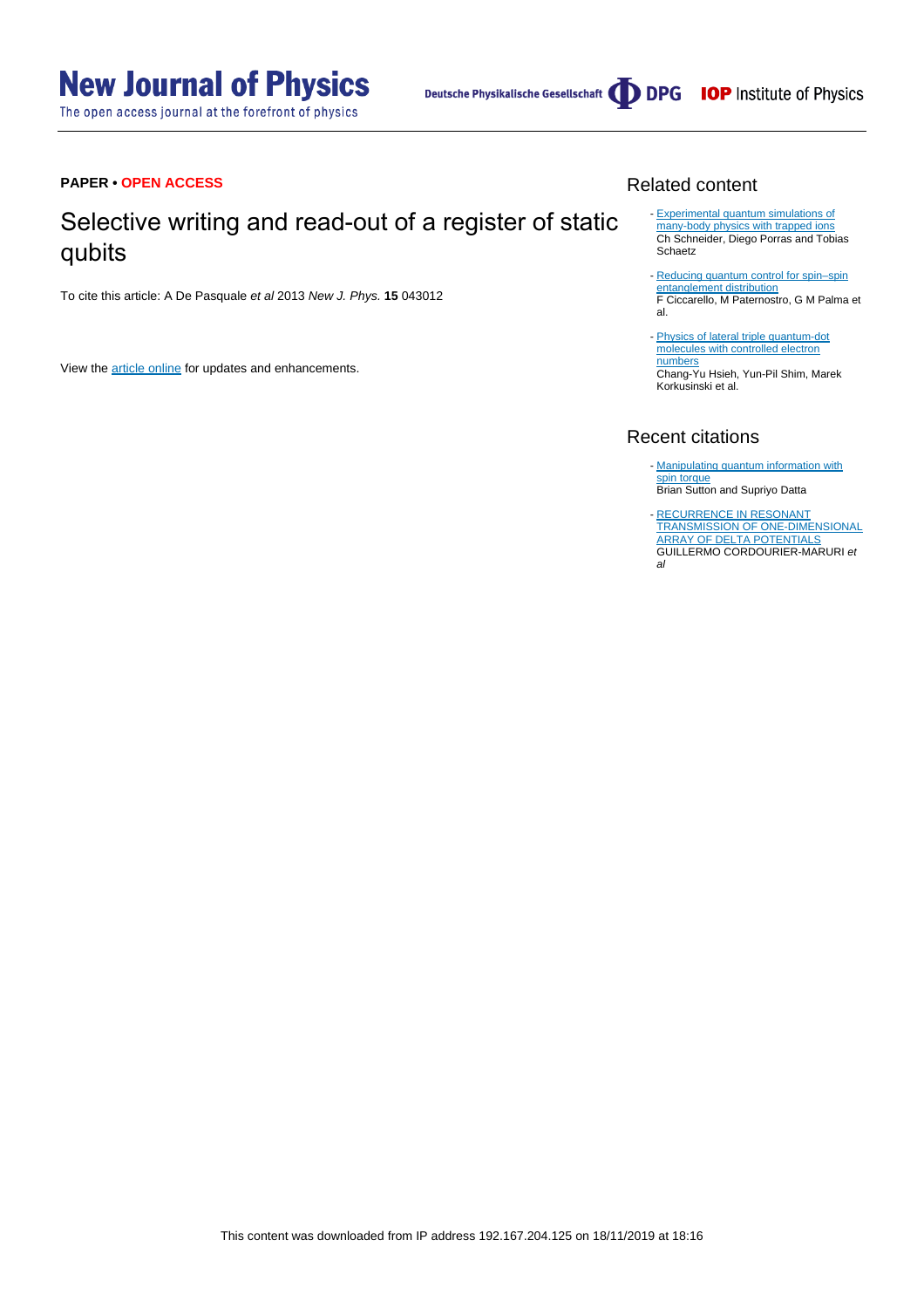

## **Selective writing and read-out of a register of static qubits**

## **A De Pasquale**1,<sup>4</sup> **, F Ciccarello**1,<sup>2</sup> **, K Yuasa**<sup>3</sup> **and V Giovannetti**<sup>1</sup>

<sup>1</sup> NEST, Scuola Normale Superiore and Istituto di Nanoscienze-CNR, Piazza dei Cavalieri 7, I-56126 Pisa, Italy <sup>2</sup> NEST, Istituto Nanoscienze-CNR and Dipartimento di Fisica e Chimica, Universita degli Studi di Palermo, Via Archirafi 36, I-90123 Palermo, Italy ` <sup>3</sup> Department of Physics, Waseda University, Tokyo 169-8555, Japan E-mail: [antonella.depasquale@sns.it](mailto:antonella.depasquale@sns.it)

*New Journal of Physics* **15** (2013) 043012 (14pp) Received 19 December 2012 Published 9 April 2013 Online at <http://www.njp.org/> doi:10.1088/1367-2630/15/4/043012

**Abstract.** We propose a setup comprising an arbitrarily large array of static qubits (SQs), which interact with a flying qubit (FQ). The SQs work as a quantum register, which can be written or read out by means of the FQ through quantum state transfer (QST). The entire system, including the FQ's motional degrees of freedom, behaves quantum mechanically. We demonstrate a strategy allowing for selective QST between the FQ and a single SQ chosen from the register. This is achieved through a perfect mirror located beyond the SQs and suitable modulation of the inter-SQ distances.

<sup>4</sup> Author to whom any correspondence should be addressed.

Content from this work may be used under the terms of the [Creative Commons Attribution 3.0 licence.](http://creativecommons.org/licenses/by/3.0)  $\bigcirc$ 

 $\left($ cc Any further distribution of this work must maintain attribution to the author(s) and the title of the work, journal citation and DOI.

*New Journal of Physics* **15** (2013) 043012

 $©$  IOP Publishing Ltd and Deutsche Physikalische Gesellschaft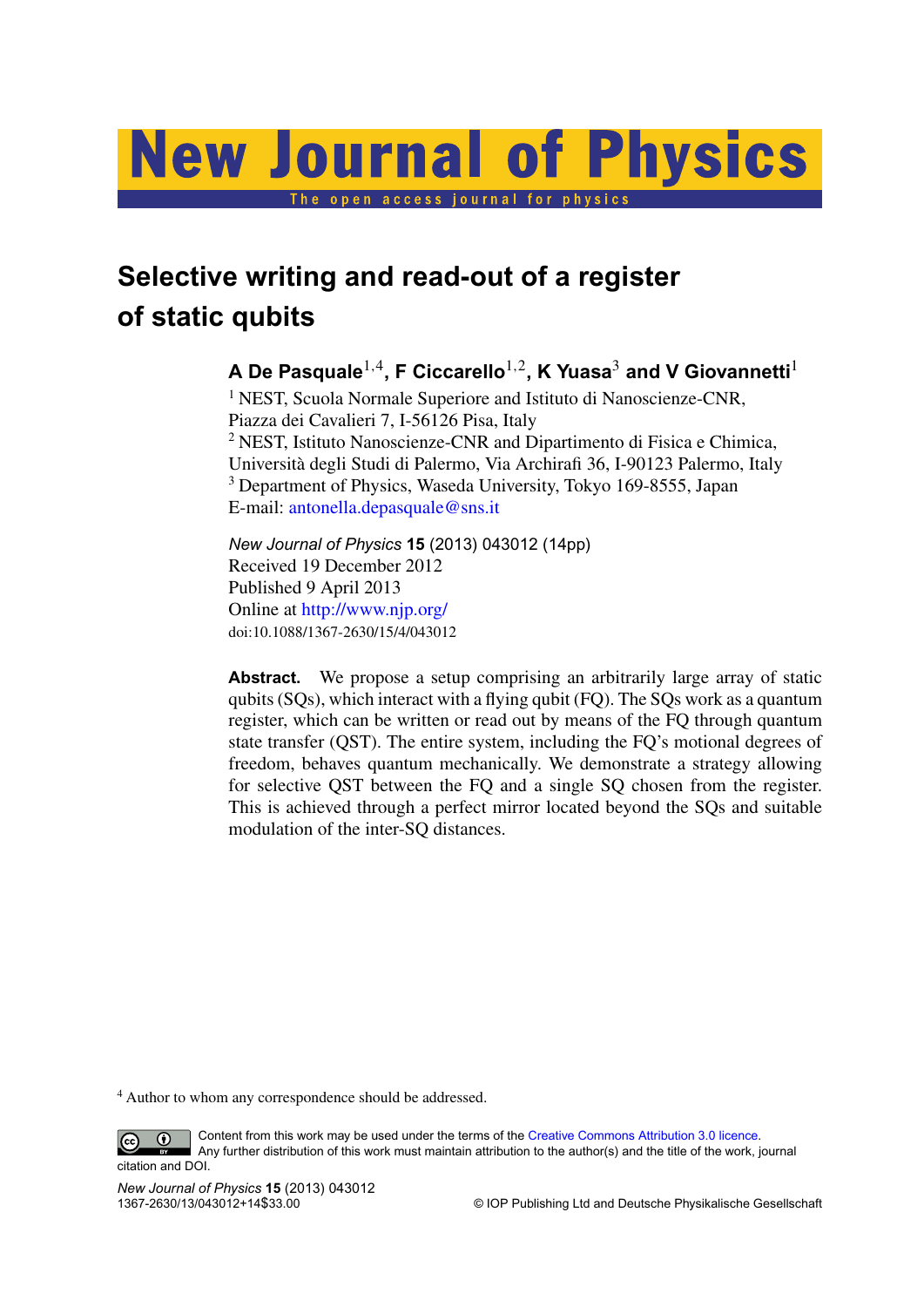#### **Contents**

| 1. Introduction                                                          | $\overline{2}$          |
|--------------------------------------------------------------------------|-------------------------|
| 2. Read-out of a single static memory qubit                              | $\overline{\mathbf{4}}$ |
| 3. Two static qubits                                                     | $\overline{7}$          |
| 4. An arbitrary number of static qubits                                  | 9                       |
| <b>5.</b> Working conditions                                             | 10                      |
| <b>6.</b> Conclusions                                                    | 11                      |
| <b>Acknowledgments</b>                                                   | 12                      |
| Appendix. Derivation of $\hat{R}_{f2}$ in the basis $\{ s_{f1}\rangle\}$ | 12                      |
| <b>References</b>                                                        | 13                      |

#### **1. Introduction**

A prominent paradigm in quantum information processing (QIP) [\[1\]](#page-13-0) is to employ flying qubits (FQs) and static qubits (SQs) as the carriers and registers of quantum information, respectively [\[2\]](#page-13-0). Key to such an idea is the ability to write and read out the information content of a SQ by means of a FQ. By this, here we mean that an efficient quantum state transfer (QST) between these two types of qubits must be possible on demand. In this picture, *control over memory allocation* appears to be a desirable if not indispensable requirement. For instance, one can envisage the situation where only one or a few SQs are available, e.g. because the remaining ones are encoding some information to save. On the other hand, one may need to carry away only the information saved in certain specific SQs. Alternatively, only a restricted area of the register of SQs may be interfaced with some external processing network where one would like to eventually convey information or from which output data are to be received. In such cases, the ability of *selecting* the exact location where the information content of the FQ should be uploaded or downloaded is demanded. Ideally, according to the schematics in figure [1,](#page-3-0) one would like the FQ to reach the specific target SQ, then fully transfer its quantum state to this and eventually fly away. Evidently, this picture is implicitly based on the assumption that, firstly, the motional degrees of freedom (MDOFs) of the FQ are in fact fully classical and, secondly, these can be accurately controlled. Despite its simplicity, although interesting research along these lines is being carried out mostly through the so-called surface acoustic waves (see e.g. [\[3\]](#page-13-0) and references therein), such an approach calls for a very high level of control.

If set within a fully quantum framework, the most natural situation to envisage is the one where the FQ, besides bearing an internal spin, moves in a quantum mechanical way and hence propagates as a wave-like object. Such a circumstance substantially complicates the dynamics in that, besides the complex spin–spin interactions, intricate wave-like effects such as multiple reflections between the many SQs occur as well. This appears to be an adverse environment to accomplish *selective* QST: while ideally one would like to focus the FQ's wave packet right on the target SQ, the former is expected to spread throughout the SQs' register. Thus, not only is it non-trivial what strategy would enable selective QST but even the mere possibility that this could occur can be questioned.

In this work, we consider a paradigmatic Hamiltonian memory read-out model where the FQ propagates along a one-dimensional (1D) line comprising a collection of (fixed) spatially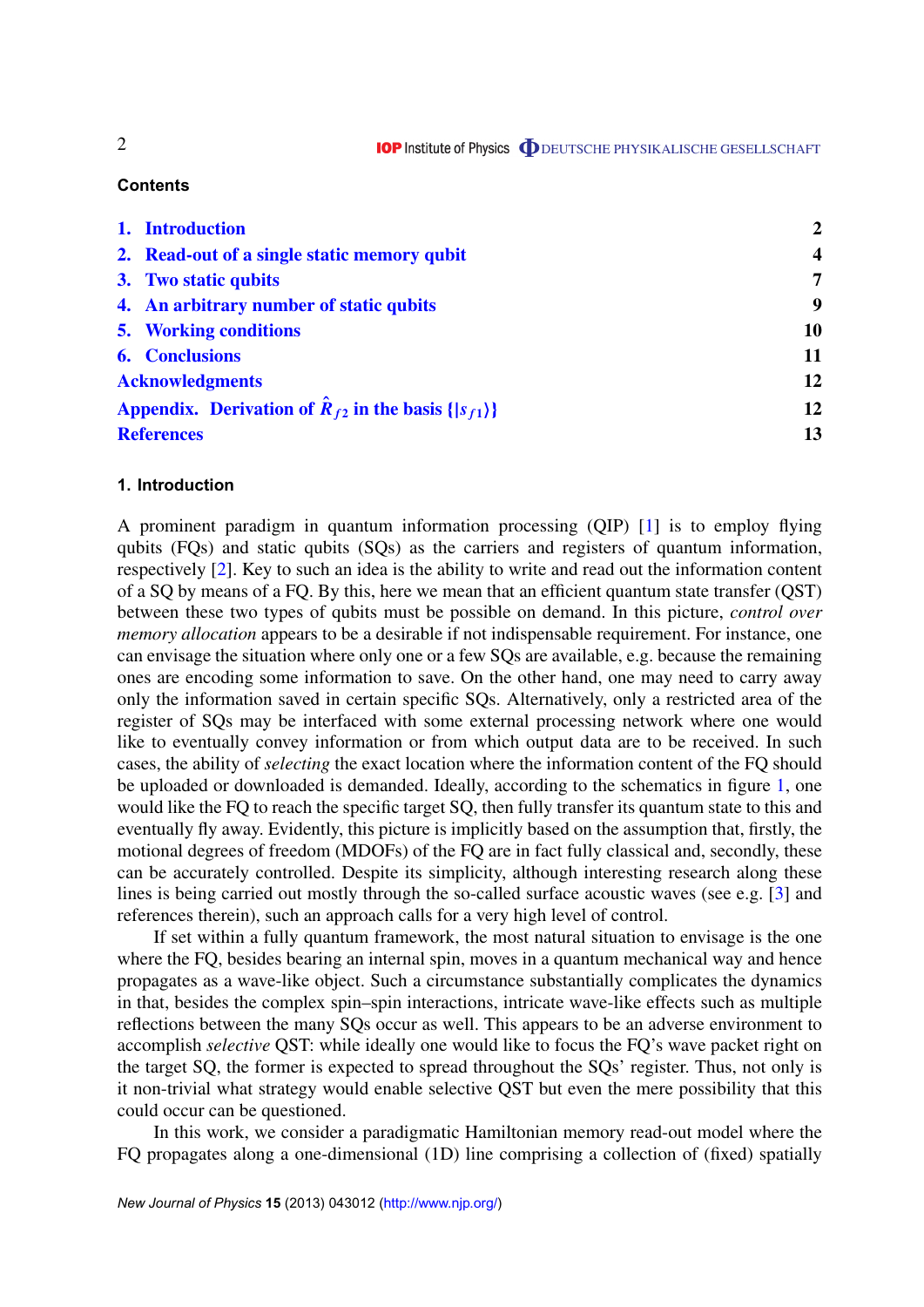<span id="page-3-0"></span>

**Figure 1.** Selective QST between an FQ and a register of SQs. The FQ reaches the target SQ, exchanges its information content with it and eventually leaves the register.



**Figure 2.** Sketch of the setup in the case of one (a), two (b) and arbitrary *N* (c) SQs. The FQ *f* incomes from the left with a given wave vector *k*, undergoes multiple scattering between the SQs and the perfect mirror and eventually moves away from the register with the same *k*.

separated non-interacting SQs and couples to them via contact-type spin–spin Heisenberg interactions (see figure 2). We start with a single SQ and prove that a unitary swap between the itinerant and static spins is unattainable. The insertion of a perfect mirror along the 1D line, however, makes it possible. At the same time, since the transmission channel is suppressed there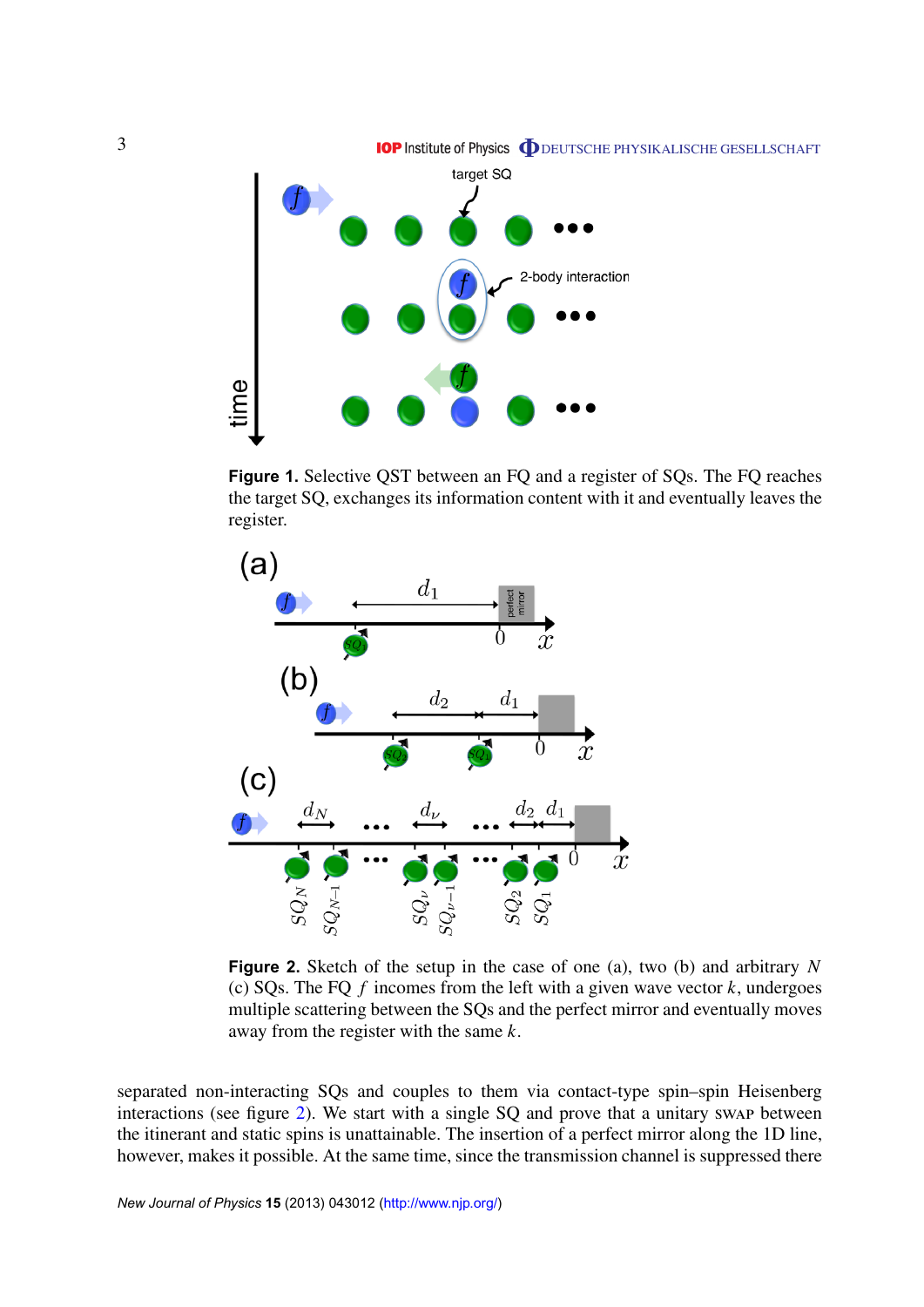<span id="page-4-0"></span>is no uncertainty over the final path followed by the FQ. Next, we find that even for a pair of SQs this can be achieved with either of the two SQs through an ad hoc setting of distances and coupling strengths. Surprisingly enough, this means that Feynman paths entering multiple reflections can combine so as to effectively decouple one SQ while enabling at the same time a unitary swap involving the other one. Even more surprisingly, the working principle behind this phenomenon is such that it is naturally generalized to the case of an arbitrarily large register of SQs, as we rigorously prove.

#### **2. Read-out of a single static memory qubit**

Consider the case where a single memory static qubit  $SQ_1$  lies on the *x*-axis close to position  $x = 0$ . To read out the quantum information stored in SQ<sub>1</sub> (or write it there), an FQ f is injected along the axis with momentum  $k$ , say from the left-hand side. We model the  $f$ -SQ<sub>1</sub> interaction as a contact-type spin-dependent scattering potential having the Heisenberg coupling form. The system Hamiltonian can thus be expressed as  $\hat{H} = \hat{p}^2/2 + \hat{V}$ , where  $\hat{p}$  is the momentum operator of *f* (its mass being set equal to 1 for simplicity) and

$$
\hat{V} = G(\hat{\sigma}_f \cdot \hat{\sigma}_1) \delta(x) \tag{1}
$$

is the coupling potential with the associated strength  $G$ .<sup>5</sup> Here, x is the spatial coordinate of f, while  $\hat{\sigma}_f$  and  $\hat{\sigma}_1$  are the spin operators of qubits *f* and SQ<sub>1</sub>, respectively, i.e.  $\hat{\sigma} = (\sigma_x, \sigma_y, \sigma_z)$ with  $\hat{\sigma}_{\beta=x,y,z}$  having eigenvalues  $\pm 1/2$  (we set  $\hbar=1$  throughout). We ask whether or not, when *f* will emerge from the scattering process, the internal degree of freedom (i.e. the spin) of the two qubits has been exchanged according to the mapping

$$
\rho_{f1} \to \rho_{f1}^{(\text{swap})} = \hat{W}_{f1} \rho_{f1} \hat{W}_{f1}^{\dagger}, \tag{2}
$$

where  $\rho_{f1}$  is the (joint) input spin state of f and SQ<sub>1</sub>, while  $\hat{W}_{ij}$  is the usual swap twoqubit unitary operator exchanging the states of qubits *i* and *j* [\[1\]](#page-13-0). While there are, in fact, counterexamples  $[4, 5]$  $[4, 5]$  $[4, 5]$  showing that this is impossible<sup>6</sup>, we give next the general proof that such counterexamples [4, 5] showing that this is impossible<sup>6</sup>, we give next the general proof that such a swap operation cannot occur. For this purpose, let us define  $|\Psi^{\pm}\rangle_{f1} = (|\uparrow\downarrow\rangle_{f1} \pm |\downarrow\uparrow\rangle_{f1})/\sqrt{2}$ , where for each qubit, either flying or static,  $|\uparrow\rangle$  and  $|\downarrow\rangle$  stand for the eigenstates of  $\hat{\sigma}_z$  with eigenvalues  $1/2$  and  $-1/2$ , respectively (from now on, we omit particle subscripts whenever unnecessary). The state  $|\Psi^{-}\rangle$  is the well-known singlet, while the triplet subspace is spanned by  $\{|\uparrow \uparrow \rangle, |\Psi^+ \rangle, |\downarrow \downarrow \rangle\}$ . Using the identity  $\hat{\sigma}_f \cdot \hat{\sigma}_1 = (\hat{S}_{f1}^2 - \hat{\sigma}_f^2 - \hat{\sigma}_1^2)$  $\hat{\mathbf{S}}_{f1} = \hat{\boldsymbol{\sigma}}_f + \hat{\boldsymbol{\sigma}}_1$ , the interaction Hamiltonian can be written as  $\hat{V} = (G/2)(\hat{S}_{f1}^2 - 3/2)\delta(x)$ , entailing  $[\hat{H}, \hat{S}_{f1}^2 + 3/2]$  $f_{f1}^{2}$ ] = 0 [\[5–7\]](#page-13-0). Within the singlet (triplet) subspace, the effective interaction is thus *spinless* and reads  $V_s = -(3G/4)\delta(x)$  [ $V_t = (G/4)\delta(x)$ ]: the problem is reduced to a scattering from a (spinindependent) δ-barrier. For a δ-potential step  $\Gamma\delta(x)$  and a particle incoming with momentum *k*, the reflection and transmission probability amplitudes  $r^{(0)}(\gamma)$  and  $t^{(0)}(\gamma)$ , respectively, are found through a textbook calculation to be

$$
r^{(0)}(\gamma) = t^{(0)}(\gamma) - 1 = -i\gamma/(1 + i\gamma),\tag{3}
$$

 $5$  The assumption of the δ-shaped potential is a standard one, and for the present setup it relies on the usually met condition that the FQ's wavelength is significantly larger than the characteristic SQ size.

<sup>&</sup>lt;sup>6</sup> In [\[5\]](#page-13-0), it was proven that, given the initial spin state  $|\uparrow\downarrow\rangle_{f1}$ , the scattering process between f and SQ<sub>1</sub> can never lead to  $\langle \hat{\sigma}_{1z} \rangle = 1/2$ . Owing to the conservation of  $\hat{\sigma}_{fz} + \hat{\sigma}_{1z}$ , this is equivalent to stating that the transformation  $| \uparrow \downarrow \rangle_{f_1} \rightarrow | \downarrow \uparrow \rangle_{f_1}$  is unattainable.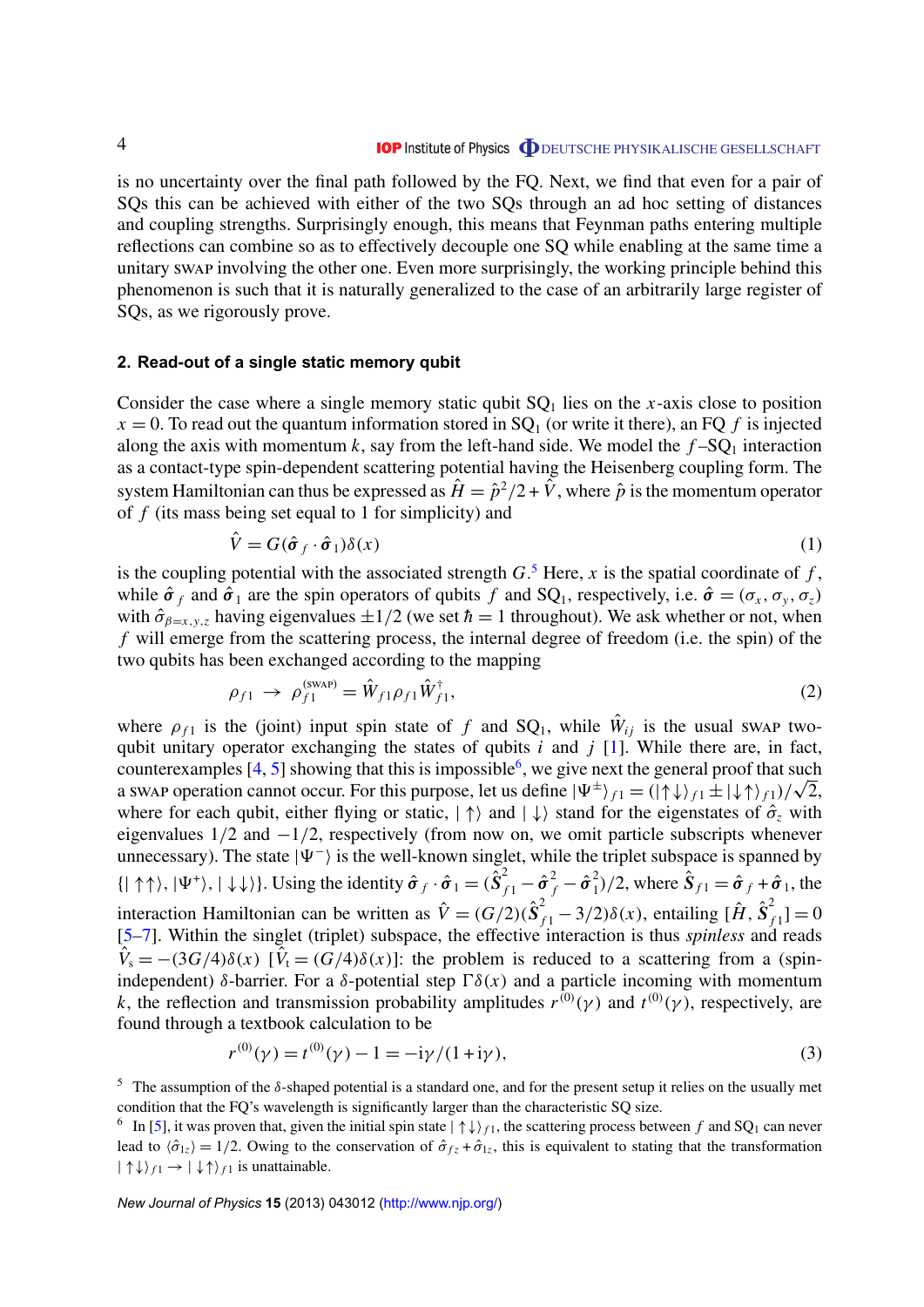where we have introduced the rescaled parameter  $\gamma = \Gamma/k$ . These functions allow to calculate the reflection coefficient for the singlet and triplet sectors as

$$
r_s = t_s - 1 = r^{(0)}(-3g/4) \quad \text{(singlet)},\tag{4}
$$

$$
r_{t} = t_{t} - 1 = r^{(0)}(g/4)
$$
 (triplet), (5)

where we have set  $g = G/k$ . Evidently,  $|r_t| \neq |r_s|$  for any  $G \neq 0$ . This is the very reason which forbids one from using the above scattering process for implementing *any* unitary gate on the spin degree of freedom of  $f$  and  $SQ_1$ , hence, in particular, the swap gate [\(2\)](#page-4-0) enabling perfect writing/read-out of  $SQ_1$ . Observe indeed that, once the orbital degree of freedom of the FQ are traced out, the final spin state  $\rho'$  $f_{f1}$  of the joint system  $f$ –SQ<sub>1</sub> can be related to the initial one  $\rho_{f1}$ (in general, mixed) through the completely positive, trace-preserving map [\[1\]](#page-13-0)

$$
\rho_{f1} \to \rho'_{f1} = \hat{T}_{f1}\rho_{f1}\hat{T}_{f1}^{\dagger} + \hat{R}_{f1}\rho_{f1}\hat{R}_{f1}^{\dagger},
$$
\n(6)

where the first contribution refers to the *f*-wave component emerging from the right of the 1D line (transmission channel), while the second contribution to the one emerging from the left (reflection channel). The Kraus operators [\[1,](#page-13-0) [10\]](#page-13-0)  $\hat{T}_{f1}$  and  $\hat{R}_{f1}$  describing these two complementary events are provided, respectively, by the transmission and reflection operators of the model, namely

$$
\hat{R}_{f1} = r_s \hat{\Pi}_{f1}^{(s)} + r_t \hat{\Pi}_{f1}^{(t)}, \quad \hat{T}_{f1} = t_s \hat{\Pi}_{f1}^{(s)} + t_t \hat{\Pi}_{f1}^{(t)}, \tag{7}
$$

where  $\hat{\Pi}_{f1}^{(s)} = |\Psi^{-}\rangle_{f1} \langle \Psi^{-}|\text{ and } \hat{\Pi}_{f1}^{(t)} = \hat{I}_{f1} - \hat{\Pi}_{f1}^{(s)}\rangle$  $f_{f_1}^{(s)}$  are the projector operators associated with the singlet and triplet subspaces, respectively, of the  $f$ -SQ<sub>1</sub> system. Note that in the computational basis  $\{|\alpha_f \alpha_1\rangle\}$  ( $\alpha_f, \alpha_1 = \uparrow, \downarrow$ ), a matrix element  $\langle \alpha'_f \alpha'_i \rangle$  $\int_{1}^{\prime} |\hat{R}_{f1}| \alpha_f \alpha_1$  yields the probability amplitude that, given the initial joint spin state  $|\alpha'_f \alpha'_f|$  $i_1$ , *f* is reflected back and the final spin state is  $|\alpha_f \alpha_1\rangle$  [\[8,](#page-13-0) [9\]](#page-13-0) (an analogous statement holds for  $\hat{T}_{f_1}$ ). Via the identities (4) and (5), one can easily verify that equation (7) immediately entails the proper normalization condition  $\hat{T}_{f1}^{\dagger} \hat{T}_{f1} + \hat{R}_{f1}^{\dagger} \hat{R}_{f1} = \hat{I}_{f1}$ . Furthermore, expressed in this form it is now easy to see why the mapping (6) is never unitary: in fact for this to happen,  $\hat{R}_{f1}$  and  $\hat{T}_{f1}$  should be mutually proportional, i.e.  $r_{s(t)} = \xi t_{s(t)}$ . This is impossible since it requires  $r_s/t_s = r_t/t_t$ , which can be fulfilled only if  $r_s = r_t$  (conflicting with  $|r_s| \neq |r_t|$  proven above).

A strategy to get around this hindrance is to insert a *perfect mirror* at  $x = 0$  beyond the SQ located at  $x = x_1$  at a distance  $d_1$  as sketched in figure [2\(](#page-3-0)a) (this is inspired by [\[9\]](#page-13-0), where, however, a somewhat different system was addressed). First of all, such a modified geometry suppresses the transmission channel eliminating the uncertainty in the direction along which *f* propagates after interacting with  $SQ_1$ . Specifically, in the presence of the perfect mirror we have  $\hat{T}_{f1}^{(m)} = 0$  and equation (6) thus reduces to

$$
\rho_{f1} \to \rho'_{f1} = \hat{R}_{f1}^{(m)} \rho_{f1} \hat{R}_{f1}^{(m)\dagger},\tag{8}
$$

where now the reflection matrix  $\hat{R}_{f_1}^{(m)}$  $f_1^{(m)}$  is always unitary  $\hat{R}_{f1}^{(m)\dagger} \hat{R}_{f1}^{(m)} = \hat{R}_{f1}^{(m)} \hat{R}_{f1}^{(m)\dagger} = \hat{I}_{f1}$ . More interestingly, equation  $(8)$  allows for the perfect swap gate  $(2)$  to be implemented. To see this, observe that since the squared total spin is still a conserved quantity as in the no-mirror case, the problem reduces to a spinless particle scattering from a *spinless* barrier  $\Gamma \delta(x - x_1)$  and a perfect mirror which, via a simple textbook calculation, gives the reflection amplitude

$$
r^{(m)}(\gamma) = -[i\gamma + (1 - i\gamma)e^{2ikd_1}]/[1 + i\gamma(1 - e^{2ikd_1})]
$$
\n(9)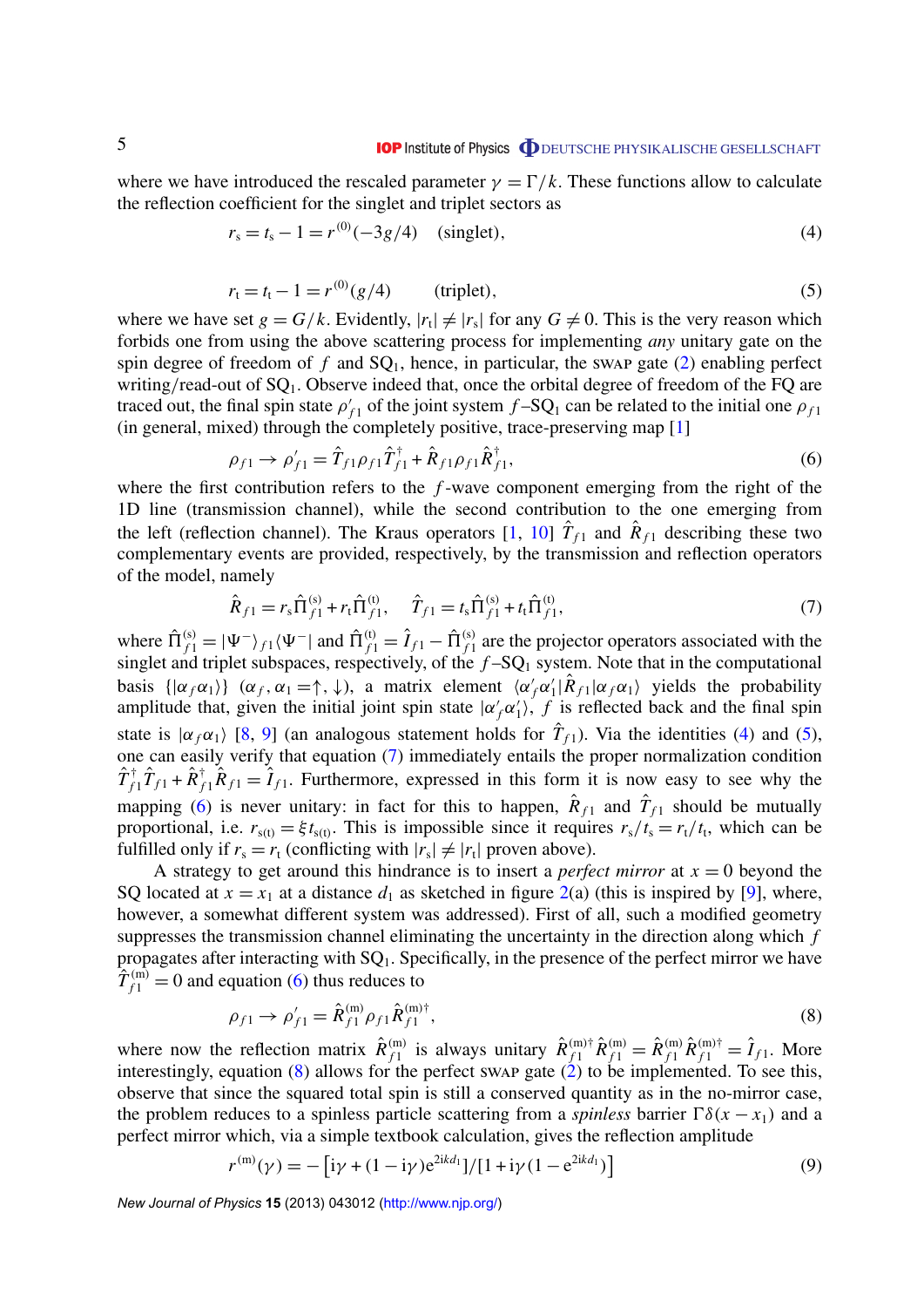<span id="page-6-0"></span>

**Figure 3.** Plots of the functions  $\tilde{g}(kd_1)$  in equation (13) (panel (a)) and  $h(kd_1)$  in equation  $(16)$  (panel  $(b)$ ), which set the conditions for perfect swap between *f* and the static memories. Either function is periodic of period  $\pi$ . Note, in particular, that as the optical distance  $kd_1$  approaches  $n\pi$  ( $n = 1, 2, ...$ ) condition (13) can be satisfied only in the asymptotic limit of infinite spin–spin coupling. Moreover, there is a threshold  $g_{th} = 1$  (dashed line in panel (a)) that  $g$  must exceed to ensure the existence of values of  $kd_1$  allowing for the implementation of the swap gate.

(recall that  $\gamma = \Gamma/k$ ). Therefore, a reasoning fully analogous to the previous case leads to

$$
\hat{R}_{f1}^{(\rm m)} = r_{\rm s}^{(\rm m)} \hat{\Pi}_{f1}^{(\rm s)} + r_{\rm t}^{(\rm m)} \hat{\Pi}_{f1}^{(\rm t)} \tag{10}
$$

with

$$
r_s^{(m)} = r^{(m)}(-3g/4) \quad \text{(singlet)},\tag{11}
$$

$$
r_{t}^{(m)} = r^{(m)}(g/4) \qquad \text{(triplet)}.
$$

Observe that  $\hat{R}_{f1}^{(m)}$  $f_f^{(m)}$  is unitary because  $r^{(m)}(\gamma)$  has unit modulus. To work out the conditions for realizing an  $f-SQ_1$  swap gate [\(2\)](#page-4-0), we use the fact that this unitary can be written as  $\hat{W}_{f1} = -\hat{\Pi}_{f1}^{(s)} + \hat{\Pi}_{f1}^{(t)}$  $\hat{R}^{(t)}_{f1}$ . Evidently,  $\hat{R}^{(m)}_{f1}$  $f_1^{(m)}$  can be made coincident with  $\hat{W}_{f_1}$  (up to an irrelevant global phase factor) if and only if  $r_s^{(m)} = -r_t^{(m)}$  $t_t^{(m)}$ . This identity is fulfilled provided that *g* and  $kd_1$  are related to each other according to the function

$$
g = \tilde{g}(kd_1) = \frac{2}{3} \left( \sqrt{3 + 4 \cot^2 kd_1} - \cot kd_1 \right)
$$
 (13)

which is plotted in figure 3(a). Interestingly,  $\tilde{g}(k d_1) \geq 1$  means that *g* must exceed the threshold  $g_{th} = 1$  to ensure occurrence of the swap. To summarize, in the presence of a single SQ and for a given spin–spin coupling strength, for any  $0 < kd_1 < \pi$  (see figure 3(a)) there always exists a corresponding coupling constant  $G \ge k$  ensuring the occurrence of the  $f$ -SQ<sub>1</sub> swap. Conversely, as long as  $G$  is strictly larger than  $k$ , there are always two distinct values of  $kd_1$ enabling the perfect swap between  $f$  and  $SQ_1$ .

Before concluding this section, we point out that, based on the form of  $r_{\rm s(t)}^{(\rm m)}$  $f_{s(t)}^{(m)}$ , when the optical distance  $kd_1$  is an integer multiple of  $\pi$  (i.e.  $kd_1 = n\pi$ ) the above coefficients reduce to  $r_s^{(m)} = r_t^{(m)} = -1$  and hence  $\hat{R}_{f1}^{(m)} = -\hat{I}_{f1}$  independently of the coupling strength. This situation is indeed equivalent to *moving the mirror to SQ*1*'s location*: the chance for the FQ to be found at such a position then vanishes and its spin is thus unable to couple to the SQs. More generally, the property that two objects whose optical separation is an integer multiple of  $\pi$  behave *as if they were at the same place* will be exploited repeatedly in this work.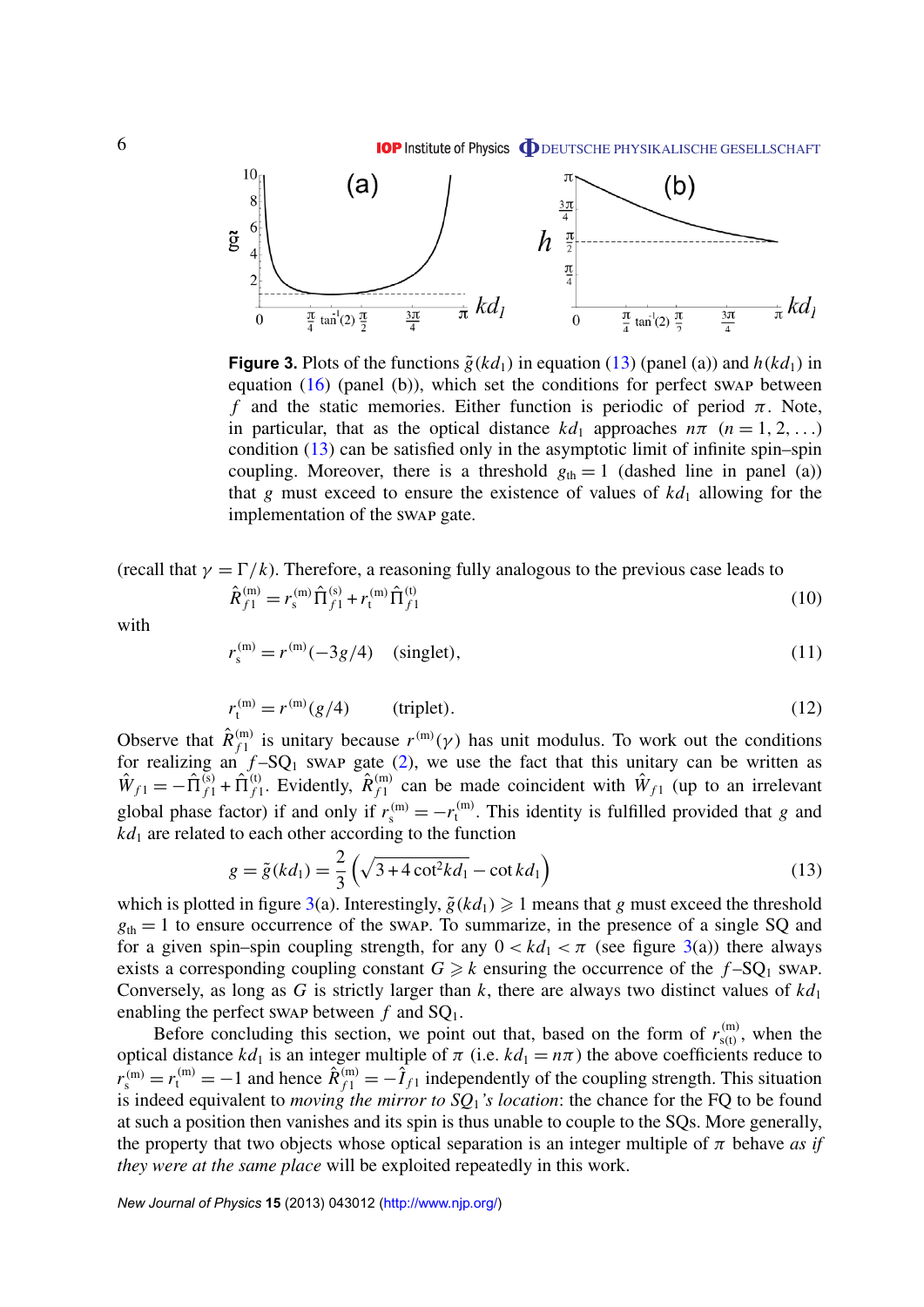<span id="page-7-0"></span>

**Figure 4.** The first-order (a) and the second-order (b) Feynman paths contributing to equation  $(15)$ .

#### **3. Two static qubits**

In addition to  $SQ_1$  and the perfect mirror, the setup now comprises a further  $SQ$ , dubbed  $SQ_2$ , located on the left of 1 at a distance  $d_2$  from it as shown in figure  $2(b)$  $2(b)$ . Hence, the spin–spin coupling term in  $\hat{H}$  now reads

$$
\hat{V} = G \sum_{i=1,2} (\hat{\sigma}_f \cdot \hat{\sigma}_i) \delta(x - x_i),
$$
\n(14)

where  $x_1 = -d_1$  and  $x_2 = -(d_1 + d_2)$ . We aim to implement either a  $f-SQ_1$  or a  $f-SQ_2$  swap operation, i.e. either the unitary  $\hat{W}_{f1} \otimes \hat{I}_2$  or  $\hat{I}_1 \otimes \hat{W}_{f2}$ , respectively (note that in any case we require one of the two SQs to be unaffected). Analogously to the single-SQ case, the mirror suppresses the transmission channel and thereby one can define a unitary reflection operator  $\hat{R}_{f12}$  within the eight-dimensional (8D) overall spin space that fully describes the interaction process output. In the spirit of scattering matrices combination via the sum over different Feynman paths [\[13\]](#page-13-0), the scattering operator  $\hat{R}_{f12}$  results from a superposition of all possible paths, the first of which are sketched in figure 4. The overall sum is obtained in terms of a geometric series as

$$
\hat{R}_{f12} = \hat{R}_{f2} + \hat{T}_{f2}(\hat{I}_{f12} - \hat{R}_{f1}^{(m)}\hat{R}_{f2}e^{i2kd_2})^{-1}\hat{R}_{f1}^{(m)}\hat{T}_{f2}e^{2ikd_2},
$$
\n(15)

where although not shown by our notation, while it involves qubits  $f$  and  $SQ_{1(2)}$ , each reflection or transmission operator on the right-hand side is intended as an extension to the present 8D spin space. Also, note that  $\hat{R}_{f_1}^{(m)}$  $f_1^{(m)}$  is a function of  $kd_1$ .

The present setup ensures QST between  $f$ -SQ<sub>1</sub> and  $f$ -SQ<sub>2</sub>, respectively, in the regimes

$$
f - SQ_1 QST: k d_2 = h(kd_1), g = \tilde{g}(k d_1),
$$
 (16)

$$
f - SQ_2 \t QST: \t kd_1 = n\pi, \t g = \tilde{g}(kd_2), \t(17)
$$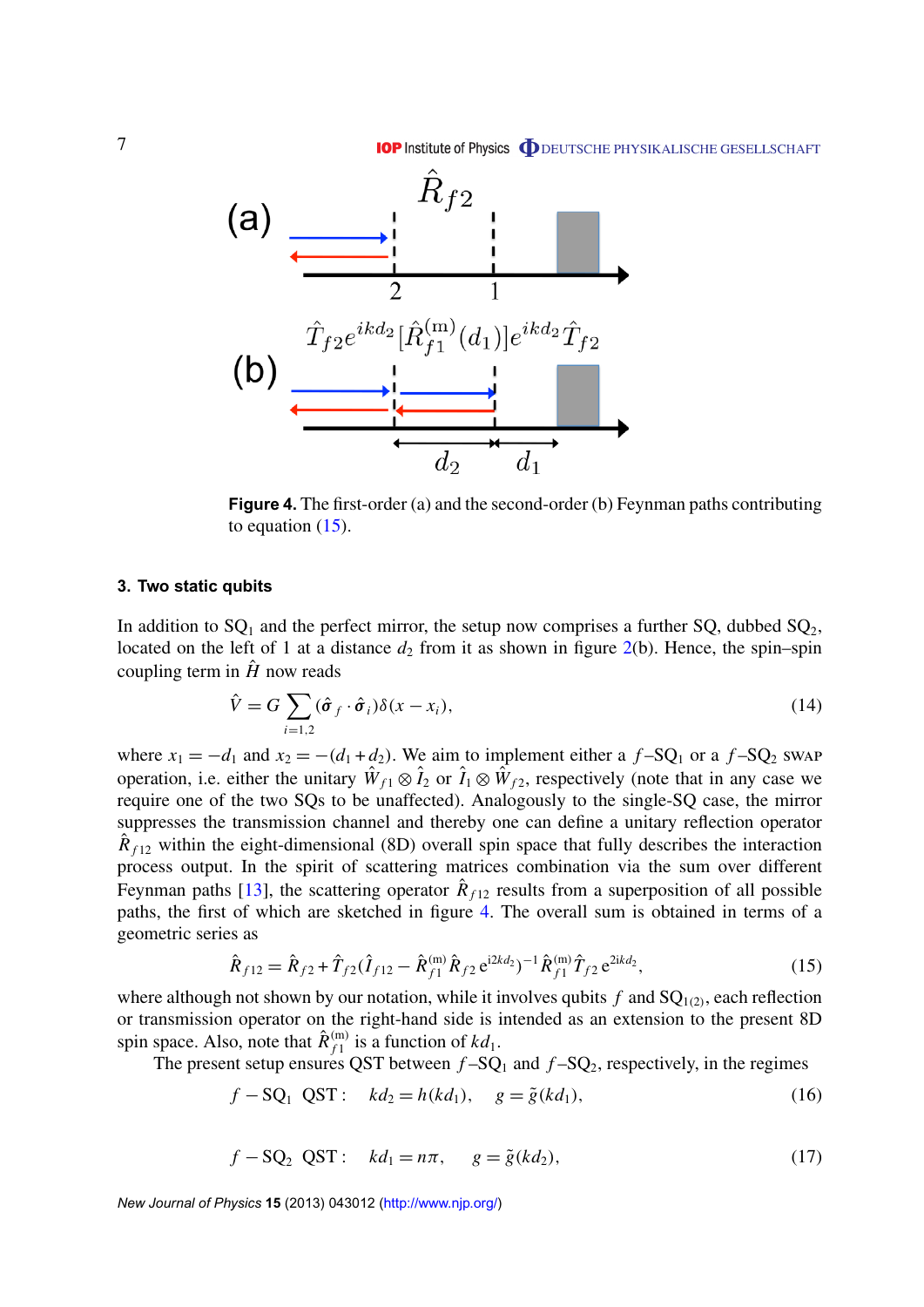#### **IOP** Institute of Physics **ODEUTSCHE PHYSIKALISCHE GESELLSCHAFT**

<span id="page-8-0"></span>where  $n = 1, 2, ...,$  while  $h(kd_1) = \pi - \arg[r_s^{(m)}(\tilde{g})]/2$  is a periodic function of period  $\pi$  plotted in figure  $3(b)$  $3(b)$ . Condition [\(17\)](#page-7-0) is easily understood: we have already discussed (see the previous section) that when  $kd_1 = n\pi$  the optical distance between SQ<sub>1</sub> and the mirror is effectively zero; hence, it is as if the mirror lies at  $x = x_1$  so as to inhibit the  $f-SQ_1$  coupling. We are thus left basically with the same setup as the one in the previous section, which shows that if condition  $g = \tilde{g}(k d_2)$  is fulfilled (cf equation [\(13\)](#page-6-0)), then  $\hat{R}_{f12} = \hat{I}_1 \otimes \hat{W}_{f2}$ .

To prove equation [\(16\)](#page-7-0), which is key to the central findings in this paper, it is convenient to introduce the coupled spin basis arising from the coupling of  $\hat{\sigma}_f$ ,  $\hat{\sigma}_1$  and  $\hat{\sigma}_2$ . We define  $\hat{S}_{fi} = \hat{\sigma}_f + \hat{\sigma}_i$  (*i* = 1, 2) and the total spin  $\hat{S} = \hat{\sigma}_f + \sum_{i=1,2} \hat{\sigma}_i$ . It is then straightforward to check that equation [\(14\)](#page-7-0) can be expressed as

$$
\hat{V} = (G/2) \sum_{i=1,2} (\hat{S}_{fi}^2 - 3/2) \delta(x - x_i)
$$
\n(18)

and thus  $[\hat{H}, \hat{S}^2] = 0$  (owing to  $[\hat{S}^2_{fi}, \hat{S}^2] = 0$ ). Also,  $[\hat{H}, \hat{S}_z] = 0$ . Note, however, that neither  $\mathbf{\hat{S}}_{_f}^2$  $\int_{f1}^{2}$  nor  $\hat{S}_{f}^{2}$  $\sum_{f=2}^{2}$  is conserved since  $\left[\hat{S}_{f}^{2}\right]$  $\hat{\textbf{s}}_{f1}^2$ ,  $\hat{\textbf{S}}_{f}^2$  $f_{f2}$ ]  $\neq$  0. Using now the coupling scheme where  $\hat{\sigma}_f$ is first summed to  $\hat{\sigma}_1$ ,<sup>7</sup> the coupled basis reads  $\mathcal{B}_{f1} = \{ |s_{f1}; s, m \rangle \}$ , where  $s_{f1}$ , *s* and  $m =$  $-s, \ldots, s$  are the quantum numbers associated with  $\hat{S}_i^2$  $\hat{\mathbf{s}}_1^2$ ,  $\hat{\mathbf{s}}_2^2$  and  $\hat{\mathbf{s}}_z$ , respectively. As  $s_{f1} = 0, 1$ (singlet and triplet, respectively) the possible values for *s* are  $s = 1/2$ , 3/2. In the subspace  $s = 3/2$  only  $s_{f1} = 1$  occurs, while for  $s = 1/2$ ,  $s_{f1}$  can be both 0 and 1. It should be clear now that given that *s* and *m* are good quantum numbers  $(\hat{S}^2)$  and  $\hat{S}_z$  are conserved)  $\hat{R}_{f12}$  is block diagonal in the basis  $\mathcal{B}_{f1}$ : four blocks are 1D, each identified by one of the vectors  $\{|s_{f1} = 1; s = 3/2, m = -3/2, \ldots, 3/2|\}$ ; two blocks are instead two-dimensional (2D), each spanned by  $\{ |s_{f1} = 0; s = 1/2, m \}$ ,  $|s_{f1} = 1; s = 1/2, m \}$  and labeled by  $m = -1/2, 1/2$ . Due to symmetry reasons, for fixed *s* the effective form of  $R_{f12}$  in each block is independent of *m*. Let us first begin with the two  $s = 1/2$  blocks. In light of the previous section, for both of them, independently of the value of *m*, we can write  $\tilde{R}_{f_1}^{(m)} = r_s^{(m)}|0\rangle\langle 0| + r_t^{(m)}$  $\binom{m}{t}$  | 1 \ (1 |, where we have introduced the concise notation  $|s_{f1}\rangle = |s_{f1}; s = 1/2, m\rangle$ . As to  $\hat{R}_{f2} = \hat{T}_{f2} - \hat{I}_{f2}$ , one has to solve an effective scattering problem in a 2D spin space in the presence of the spin-dependent potential barrier  $(G/2)(\hat{S}_{f2}^2 - 3/4 - q_{s_2})\delta(x - x_2)$ , where  $s_2$  is the quantum number associated with  $\hat{\sigma}_2^2$  $2^{2}$  and we have introduced the discrete function  $q_j = j(j + 1)$  (here, although  $s_2 = 1/2$ , we leave such a quantum number unspecified for reasons that will become clear later on). Such a task can be carried out easily, as we show in the [appendix.](#page-12-0) Next, by requiring condition [\(13\)](#page-6-0), which ensures that  $\hat{R}_{f1}^{(m)}$  $f_1^{(m)}$  implements a QST between *f* and SQ<sub>1</sub> by setting  $r_s^{(m)} = -r_t^{(m)}$  and plugging  $\hat{R}_{f1}^{(m)}$  $\hat{R}_{f1}^{(m)}$  and  $\hat{R}_{f2}^{(m)}$  into equation [\(15\)](#page-7-0), the matrix elements of  $\hat{R}_{f12}$  in the  $s = 1/2$  block  $r_{s'_{f1}s_{f1}} = \langle s'_{j} \rangle$  $f_{f1}$  $\hat{R}_{f12}|s_{f1}$  are calculated as

$$
r_{00} = -[\tilde{g}^2 q_{s_2} - 2(2 - i\tilde{g})r_s^{(m)} e^{2ikd_2} - i\tilde{g}(2 - iq_{s_2}\tilde{g})r_s^{(m)2} e^{4ikd_2}]/\Delta, \qquad (19)
$$

$$
r_{11} = -[\mathrm{i}\tilde{g}(2 + \mathrm{i}q_{s_2}\tilde{g}) - 2(2 + \mathrm{i}\tilde{g})r_s^{(\mathrm{m})}e^{2\mathrm{i}kd_2} + q_{s_2}\tilde{g}^2r_s^{(\mathrm{m})2}e^{4\mathrm{i}kd_2}]/\Delta,\tag{20}
$$

$$
r_{01} = r_{10} = 2i\sqrt{q_{s_2}}\,\tilde{g}(1 - r_s^{(m)2}e^{4ikd_2})/\Delta\tag{21}
$$

<sup>7</sup> See any basic textbook dealing with the sum of three angular momenta, e.g.  $[14]$ .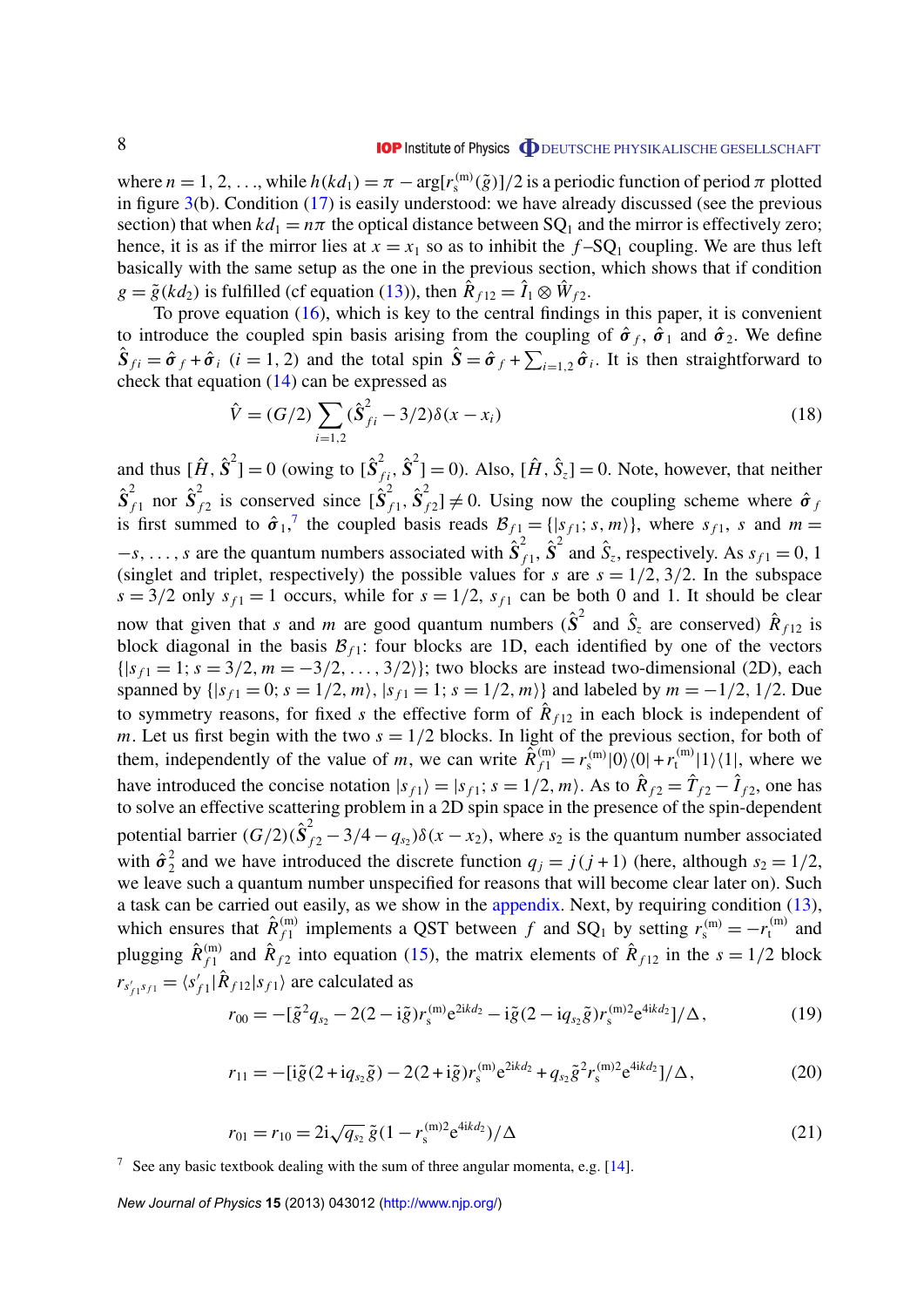<span id="page-9-0"></span>with

$$
\Delta = -4 + i\tilde{g}(1 - r_s^{(m)}e^{2ikd_2})[2 + iq_{s_2}\tilde{g}(1 + r_s^{(m)}e^{2ikd_2})]
$$
\n(22)

(for compactness of notation the dependence of  $\tilde{g}$  on  $kd_1$  is not shown). To realize an  $f$ -SQ<sub>1</sub> swap, i.e.  $\hat{R}_{f12} = \hat{I}_2 \otimes \hat{W}_{f1}$ ,  $|s_{f1} = 0\rangle$  and  $|s_{f1} = 1\rangle$  must be eigenstates of  $\hat{R}_{f12}$  with opposite eigenvalues, namely  $r_{00} = -r_{11}$  must hold. Thereby, off-diagonal entries  $r_{01}$  must vanish, which yields the condition  $r_s^{(m)} = e^{-2ikd_2}$ , i.e.  $kd_2 = \pi - \arg[r_s^{(m)}(\tilde{g})]/2 = h(kd_1)$ , according to our definition of the *h* function (see above)<sup>8</sup>. By replacing this into equations [\(19\)](#page-8-0) and [\(20\)](#page-8-0), we immediately end up with  $r_{00} = -r_{11} = 1$ .

Since for the 1D blocks  $s = 3/2$ , as mentioned,  $s<sub>f1</sub>$  can only take value 1 and the same occurs for  $s_f$  as is easily seen. Hence,  $s_{f1} = s_{f2} = 1$  and the interaction Hamiltonian is given by  $\hat{V} = (G/2) \sum_{i=1,2} (q_{s_{fi}} - 3/2) \delta(x - x_i) \equiv (G/4) \sum_{i=1,2} \delta(x - x_i)$ , i.e. it is effectively spinless. It should be clear then that the corresponding entry of  $\hat{R}_{f12}$ , denoted by  $r^{(3/2)}$ , can be found from equation [\(15\)](#page-7-0) through the formal replacements  $\hat{R}_{f1} \rightarrow r_t^{(m)}$  and  $\hat{R}_{f2} \rightarrow r_t$  (see the previous section). The formerly introduced condition  $r_t^{(m)} = -r_s^{(m)} = -e^{-2ikd_2}$  immediately yields  $r^{(3/2)} = -1$  (matching the value found for  $r_{11}$  as it must be given that they both correspond to  $s_{f1} = 1$ ). This demonstrates that, up to an irrelevant global phase factor, the  $f-SQ_1$  swap indeed occurs under condition [\(16\)](#page-7-0). It is important to stress that this result is *independent* of the value taken by  $r_t$ . In other words, the same result is achieved by replacing  $(G/4)\delta(x - x_2)$  with  $\Gamma\delta(x-x_2)$  with an arbitrary  $\Gamma$ .

#### **4. An arbitrary number of static qubits**

We now address the case where an arbitrary number *N* of SQs are present, the νth one lying at  $x = x_v$  in a way that  $d_v = x_{v-1} - x_v$  is the distance between the *v*th and  $(v - 1)$ th ones (see figure  $2(c)$  $2(c)$ ). Hence, now

$$
\hat{V} = G \sum_{i=1}^{N} (\hat{\sigma}_f \cdot \hat{\sigma}_i) \delta(x - x_i).
$$
\n(23)

Again, we aim at implementing a selective swap between *f* and  $SQ_v$  ( $v = 1, ..., N$ ). Selective QST is achieved for

$$
\nu < N: \quad k d_{i \neq \nu, \nu+1} = n_i \pi, \quad k d_{\nu+1} = h(k d_{\nu}), \quad g = \tilde{g}(k d_{\nu}), \tag{24}
$$

$$
N: \quad kd_{i
$$

where  $n_i$  can be any positive integer. Regime  $(25)$  is immediately explained since it entails that  $|x_{N-1}|$ , namely the distance between  $SQ_{N-1}$  and the mirror, is a multiple integer of  $\pi$ ; hence the mirror behaves as if it lied at  $x = x_{N-1}$ . All the SQs from SQ<sub>1</sub> to SQ<sub>N−1</sub> are thus decoupled from *f*. We, in fact, retrieve the case of one SQ at a distance  $d<sub>N</sub>$  from the mirror, where QST is ensured by condition [\(13\)](#page-6-0) (with the replacement  $d_1 \rightarrow d_N$ ).

The case in equation (24) is explained as follows. The mirror is effectively positioned at  $x = x_{\nu-1}$  since each  $kd_{i \leq \nu-1}$  is a multiple integer of  $\pi$ . On the other hand,  $kd_{i>\nu+1} = n_i\pi$  holds

<sup>8</sup> Strictly speaking, the solution is  $kd_2 = n\pi - \arg[r_s^{(m)}(\tilde{g})]/2$  for  $n = 1, 2, ...$  (*n* integer). All these solutions are physically equivalent. Lower values of *n*, i.e.  $n \leq 0$ , are to be discarded since they would make  $kd_2$  negative.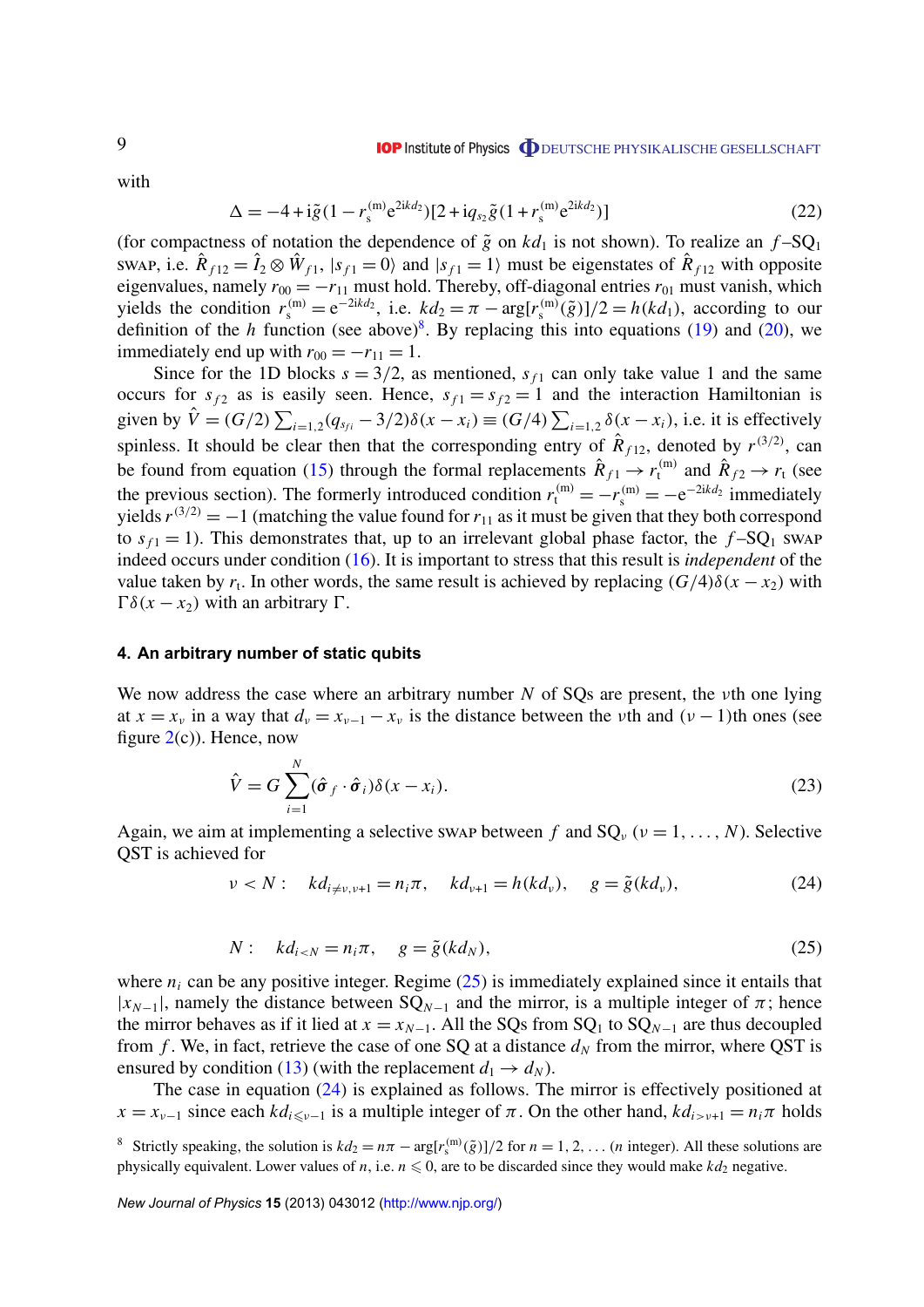<span id="page-10-0"></span>as well: the SQs indexed by *i* such that  $v + 1 \le i \le N$  behave as if they were *all* located at  $x =$ *x*<sub>v+1</sub>. Thereby, effectively,  $\hat{V} = G \sum_{i=v+1}^{N} (\hat{\sigma}_f \cdot \hat{\sigma}_i) \delta(x - x_{v+1}) + G(\hat{\sigma}_f \cdot \hat{\sigma}_v) \delta(x - x_v)$  (subject to a hard-wall boundary condition at  $x = x_{\nu-1}$ ). Let  $\hat{\sigma}_{eff} = \sum_{i=\nu+1}^{N} \hat{\sigma}_i$  be the total spin of the *N* − *v* SQs effectively located at *x* =  $x_{\nu+1}$  and  $s_{\text{eff}}$  the quantum number associated with  $\hat{\sigma}_{\text{eff}}^2$ . For *N* − *ν* even,  $s_{\text{eff}} = 0, 1, ..., (N - v)/2$ , while for *N* − *v* odd  $s_{\text{eff}} = 1/2, 3/2, ..., (N - v)/2$ . As, clearly,  $s_{\text{eff}}$  is a good quantum number, in each subspace of fixed  $s_{\text{eff}}$  an effective static spin- $s_{\text{eff}}$  particle lies at  $x = x_{\nu+1}$ .<sup>9</sup> By coupling this spin to f and SQ<sub>v</sub>, we find that the total quantum number can take values  $s = s_{\text{eff}} - 1$ ,  $s_{\text{eff}}$ ,  $s_{\text{eff}} + 1$  (we can assume  $s_{\text{eff}} \ge 1$  since the case  $s_{\text{eff}} = 1/2$  has been analyzed in the previous section). Among these, only  $s = s_{\text{eff}}$  is degenerate since in the corresponding eigenspace either  $\hat{S}_t^2$  $\hat{\mathbf{S}}_{fv}^2$  or  $\hat{\mathbf{S}}_{f\text{e}}^2 = (\hat{\pmb{\sigma}}_f + \hat{\pmb{\sigma}}_{\text{eff}})^2$  can take *two* possible values, i.e.  $s_{f\nu} = 0$ , 1 and  $s_{f e} = s_{\text{eff}} \pm 1/2$  ( $s_{f e}$  is the quantum number associated with  $\hat{S}_{f}^2$  $\bar{f}_{fe}$ ). The reflection matrix for the system is thus block-diagonal, where each block corresponding to either  $s = s_{\text{eff}} - 1$  or  $s = s_{\text{eff}} + 1$  is 1D, while a block corresponding to  $s = s_{\text{eff}}$  is 2D. In the latter case, the corresponding reflection amplitudes in the basis  $\{ |s_{f1}; s, m_s\rangle = |s_{f1}\rangle \}$  can then be worked out in full analogy with the  $s = 1/2$  subspace in the case of two SQs (see the previous section). Hence, they are given by equations  $(19)$ – $(21)$  under the simple replacements  $s_2 \rightarrow s_{\text{eff}}$ ,  $d_1 \rightarrow d_\nu$  and  $d_2 \rightarrow d_{\nu+1}$ . Thereby,  $f-\nu$  QST occurs for  $r_t^{(m)} = -r_s^{(m)} = -e^{-2ikd_{\nu+1}}$ , which holds provided that  $g = \tilde{g}(k d_v)$  and  $k d_{v+1} = h(k d_v)$ . On the other hand, for  $s = s_{\text{eff}} - 1$  $(s = s_{\text{eff}} + 1)$ , we have  $s_{f\text{e}} = s_{\text{eff}} - 1/2$  ( $s_{f\text{e}} = s_{\text{eff}} + 1/2$ ), while  $s_{f\text{v}} = 1$ . Hence, similarly to the  $s = 3/2$  case in the previous section, in either of these subspaces the interaction Hamiltonian has the spinless effective form  $\hat{V} = (G/2)(q_{s_{\text{eff}}\pm 1/2} - 3/4 - q_{s_{\text{eff}}})\delta(x - x_{\nu+1}) + (G/4)\delta(x - x_{\nu})$ . The condition  $r_t^{(m)} = -r_s^{(m)} = -e^{-2ikd_{v+1}}$  then ensures that in each case the corresponding overall reflection amplitude equals −1 (see the comment at the end of the previous section). A swap operation between  $f$  and  $SQ_{\nu}$  is therefore implemented.

#### **5. Working conditions**

Based on the above findings, in particular, equation [\(24\)](#page-9-0), the following working conditions for achieving selective writing/read-out of the static register can be devised. Firstly, one fixes once for all the desired coupling strength  $g = g_0$  (provided that it exceeds the threshold value  $g_{th} = 1$ , equivalent to  $G = k$ ; see figure [3\(](#page-6-0)a)). Next, we choose one of the two different distances (in units of  $k^{-1}$ ) that correspond to  $g = g_0$  according to the function  $\tilde{g}(kd)$  (see figure [3\(](#page-6-0)a)). Let us call such a distance  $d_a$ , which therefore fulfills  $\tilde{g}(k d_a) \equiv g_0$ . A further distance  $d_b = h(k d_a)/k$ (cf figure  $3(b)$  $3(b)$ ) is then univocally identified. All the nearest-neighbor distances are set equal to an integer multiple of  $\pi$  (in units of  $k^{-1}$ ) but the *v*th and  $(\nu + 1)$ th ones, which are set to  $d_a$ and  $d<sub>b</sub>$ , respectively. In a practical implementation, such a tunable setting of nearest-neighbor distances could be achieved by fabricating the setup in such a way that the FQ can propagate along three possible paths instead of a single one (similarly to the geometry of the well-known Aharonov–Bohm rings). If the paths have different lengths, the actual path followed by the FQ can be chosen by means of tunable beam splitters, in fact setting the effective SQ–SQ distance.

In practice, unavoidable static disorder will affect the ideal pattern of nearest-neighbor SQ distances. Through a proof-of-principle resilience analysis, we have assessed that, by assuming

<sup>&</sup>lt;sup>9</sup> Unlike a very spin- $s_{\text{eff}}$  particle, in our case a given value of  $s_{\text{eff}}$  can exhibit degeneracies (e.g. for  $N = 3$  the value  $s_{\text{eff}} = 1/2$  is two fold degenerate). Yet, such degeneracies do not play any role here and can, in fact, be ignored.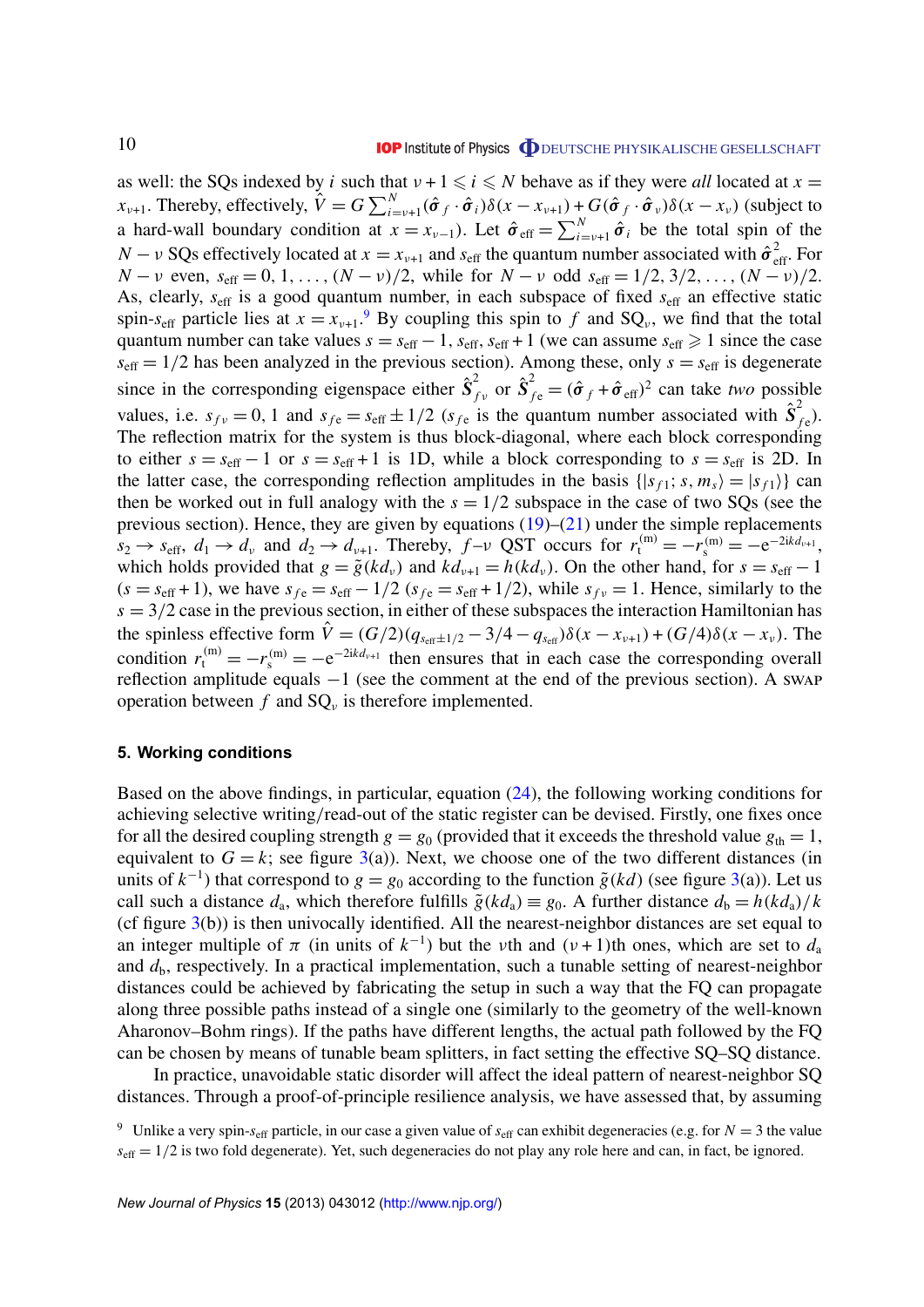<span id="page-11-0"></span>Gaussian noise and in the case of a single SQ, an uncertainty in its position of the order of about 10% yields a process fidelity above the 95% threshold. This witnesses an excellent level of tolerance, in line with similar tests [\[9,](#page-13-0) [15\]](#page-13-0). Preliminary studies for the cases of two and three SQs have been carried out as well, confirming comparable performances. A comprehensive conclusive characterization of the effects of static disorder in the case of an arbitrary number of SQs, however, requires a rather involved analysis and thus goes beyond the scope of this paper.

#### **6. Conclusions**

We have considered a typical scenario envisaged in distributed quantum information, where writing and read-out of a register of SQs is performed through an FQ. In a fully quantum theory, the MDOFs of the FQ should be treated as quantum, which is expected to substantially complicate the dynamics. By taking a paradigmatic Hamiltonian, we have discovered that, as long as the  $f$ -SQ coupling is above a certain threshold value (i.e.  $G \ge k$  with k being the input momentum of the FQ), for an arbitrary number of SQs*selective* QST can be achieved on demand by tuning only two SQ distances.

Throughout, as is customary in scattering-based theories, we have assumed to deal with a perfectly monochromatic plane wave for the FQ. In practice, clearly, this is a narrowbandwidth wavepacket centered at a carrier wave vector  $k_0$ . A detailed resilience study of the performances of our protocol in such conditions is beyond the scope of the present paper. Yet, similarly to [\[9,](#page-13-0) [15,](#page-13-0) [16\]](#page-13-0), it is reasonable to expect the gate fidelity to be only mildly affected owing to the smoothness of the functions  $\tilde{g}(kd)$  and  $h(kd)$  (cf figure [3\)](#page-6-0). In our model, we assumed a Heisenberg-type spin–spin interaction. As already stressed, our attitude here was to take this well-known coupling as a paradigmatic model to show the possibility that selective writing/read-out is in principle achievable. However, there exist setups where the Heisenbergtype coupling occurs so as to make them potential candidates for realizing our protocol. For instance (see also [\[19\]](#page-13-0)), this is the case for an electron propagating along a semiconducting carbon nanotube [\[20\]](#page-14-0) and scattered from single-electron quantum dots or molecular spin systems featuring unpaired electrons, such as Sc@C82 [\[21\]](#page-14-0). Alternatively, one can envisage a photon propagating in a 1D waveguide to embody the FQ in such a way that its spin is encoded in the polarization degrees of freedom. A three-level  $\Lambda$ -type atom could then work as the SQ, where the  $\{|\uparrow\rangle, |\downarrow\rangle\}$  basis is encoded in the ground doublet, while each transition to the excited state requires orthogonal photonic polarizations; see [\[22,](#page-14-0) [23\]](#page-14-0). Although similar, the corresponding (pseudo) spin–spin coupling, yet, is not equivalent to a Heisenberg-type one. We found some numerical evidence that this alternative coupling model could work as well, at least in the few-SQ case. An analytical treatment, however, is quite involved and thus no definite answer can be given. This is connected to the question of whether some specific symmetry is a necessary prerequisite for such remarkable effects to take place (in passing, note that the Heisenberg model conserves the squared total spin, which was crucial to carry out our proofs). All these issues are the focus of ongoing investigations.

It is worth mentioning that in a recent work [\[24\]](#page-14-0), Ping *et al* proposed a protocol for imprinting the quantum state of a 'writing' FQ on an array of SQs and retrieving it through a 'reading' FQ at a next stage [\[24\]](#page-14-0). There, information is intentionally encoded over the *entire* register, which has some advantages, while MDOFs are in fact treated as classical. Significantly enough, here we have shown that the inclusion of quantum MDOFs can allow for control over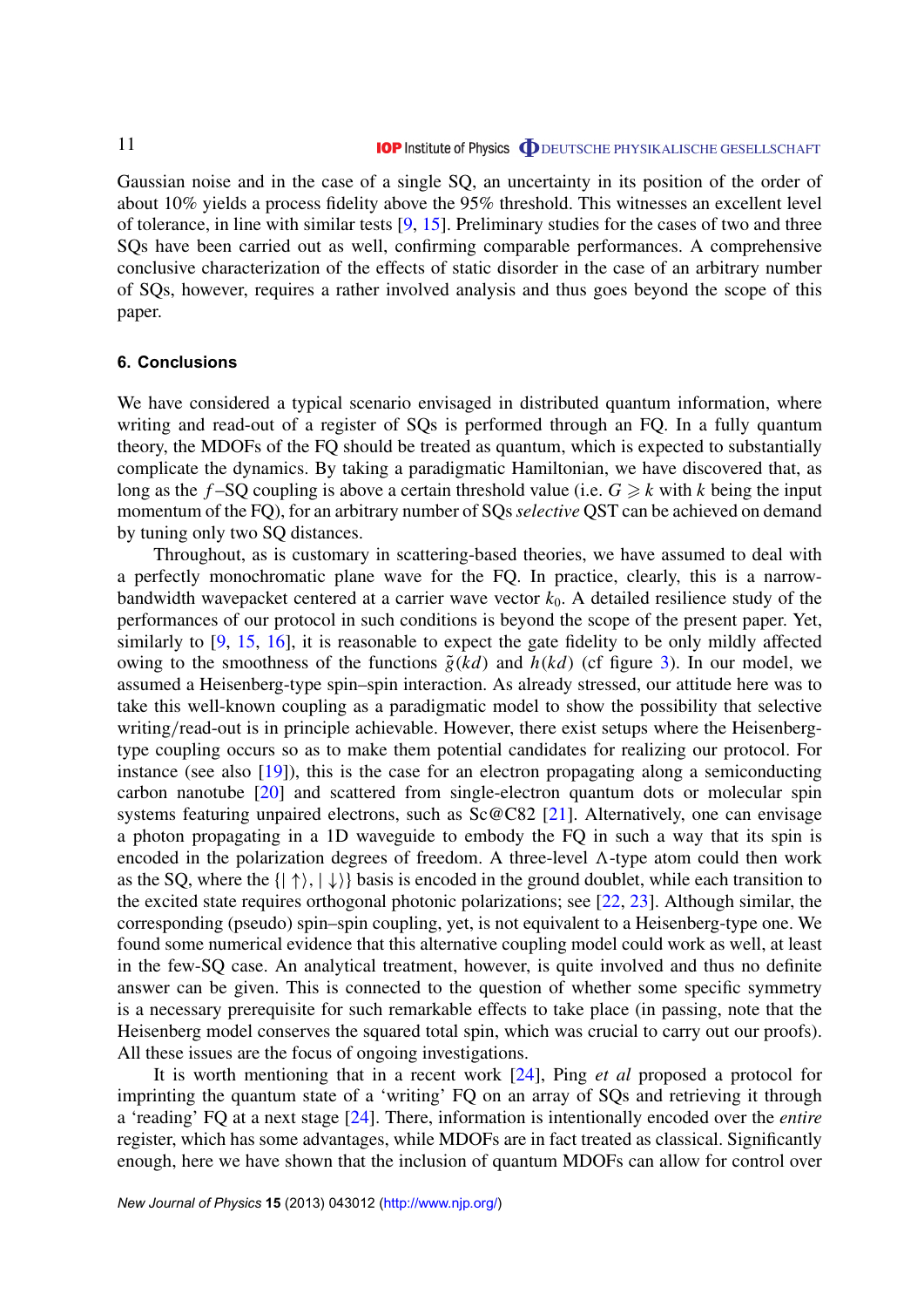<span id="page-12-0"></span>*local* encoding/decoding. In line with other works [\[16–18\]](#page-13-0), such an apparent complication appears instead to be a powerful resource to carry out refined QIP tasks.

#### **Acknowledgments**

We thank G Cordourier-Maruri, S Bose, D Browne, S Lloyd and H Schomerus for useful discussions. We acknowledge support from MIUR through the FIRB-IDEAS project RBID08B3FM, the Italian Ministry of Foreign Affairs through the Joint Italian–Japanese Laboratory on Quantum Technologies: Information, Communication and Computation and the Ministry of Education, Culture, Sports, Science and Technology, Japan, through a Grant-in-Aid for Young Scientists (B) (grant no. 21740294). KY is also supported by a Waseda University Grant for Special Research Projects (2012A-878).

### Appendix. Derivation of  $\hat{\bm{R}}_{f2}$  in the basis {|S<sub>f1</sub>}}

Here, we derive the matrix elements of the operator  $\hat{R}_{f2}$  in the degenerate subspace  $s = s_2$ (which is  $s = 1/2$  in the case of  $N = 2$  SQs), namely all the reflection coefficients  $\bar{r}_{s'_{f1}s_{f1}} =$  $\langle s' \rangle$  $f_{f_1}(\hat{R}_{f_2}|s_{f_1})$  in terms of the basis  $\mathcal{B}_{f_1} = \{ |s_{f_1} = 0, 1 \rangle \}$ , where  $|s_{f_1} \rangle = |s_{f_1}; s = s_2, m \rangle$ . In line with the main text, we give the proof without specifying  $s_2$  (which can thus be any positive integer or semi-integer number). The Hamiltonian reads  $\hat{H} = \hat{p}^2/2 + \hat{V}$  with  $\hat{V} = (G/2)(\hat{S}_{f2}^2 3/4 - q_{s_2}$ ) $\delta(x)$  (we have set  $x_2 = 0$  since the result is evidently independent of  $x_2$ ). The key task is to work out the matrix representation of  $\hat{S}_t^2$  $\int_{f2}^{2}$  in the basis of eigenstates of  $\hat{S}_{f}^{2}$  $f_{f1}^{2}, \mathcal{B}_{f1} = \{ |s_{f1}| =$ 0, 1). We first observe that in the present  $s = s_2$  subspace  $s_{f2} = s_2 \pm 1/2$ . Accordingly, the scheme where *f* is first coupled to 2 leads to the alternative basis  $B_{f2} = \{ |s_{f2} = s_2 \pm 1/2 \rangle \}$  such that  $\hat{S}_{f2}^2 | s_{f2} = s_2 \pm 1/2$  =  $q_{s_1} | s_{f2} = s_2 \pm 1/2$ . Thereby, in the basis  $\mathcal{B}_{f2}$ ,  $\hat{S}_f^2$  $\bar{f}_f$ <sub>2</sub> has the diagonal matrix representation diag( $q_{s_2-1/2}$ ,  $q_{s_2+1/2}$ ). The transformation matrix between the two basis can be calculated through  $6j$  coefficients  $[14]$  (see footnote [6\)](#page-4-0) as

$$
\langle s_{f2} | s_{f1} \rangle = (-1)^{s_2+1} \sqrt{(2s_{f1}+1)(2s_{f2}+1)} \begin{Bmatrix} s_2 & 1/2 & s_{f2} \\ 1/2 & s_2 & s_{f1} \end{Bmatrix} . \tag{A.1}
$$

Using these then yields  $\hat{S}_t^2$  $f_1$  in the basis  $\mathcal{B}_{f1}$  as

$$
\langle 0|\hat{\mathbf{S}}_{f2}^2|0\rangle = -\frac{3}{8} + \frac{q_{s_2}}{2}, \qquad \langle 1|\hat{\mathbf{S}}_{f2}^2|1\rangle = -\frac{7}{8} + \frac{q_{s_2}}{2}, \tag{A.2}
$$

$$
\langle 0|\hat{\boldsymbol{S}}_{f2}^2|1\rangle = \langle 1|\hat{\boldsymbol{S}}_{f2}^2|0\rangle = \frac{\sqrt{q_{s_2}}}{2}.
$$
\n(A.3)

Next, in close analogy with [\[11,](#page-13-0) [12\]](#page-13-0), we search for a stationary state  $|\Psi_{s'_{f1}}\rangle = \varphi_{s'_{f1}0}(x)|0\rangle +$  $\varphi_{s'_{f1}}(x)$  and that  $\hat{H}|\Psi_{s'_{f1}}\rangle = (k^2/2)|\Psi_{s'_{f1}}\rangle$ , where  $s'_{f1} = 0$ , 1 labels the initial spin state (prior to the interaction process). Each function  $\varphi$  has the form

$$
\varphi_{s'_{f1}s_{f1}}(x) = (\delta_{s'_{f1}s_{f1}}e^{ikx} + \bar{r}_{s'_{f1}s_{f1}}e^{-ikx})\theta(-x) + \bar{t}_{s'_{f1}s_{f1}}e^{ikx}\theta(x).
$$
 (A.4)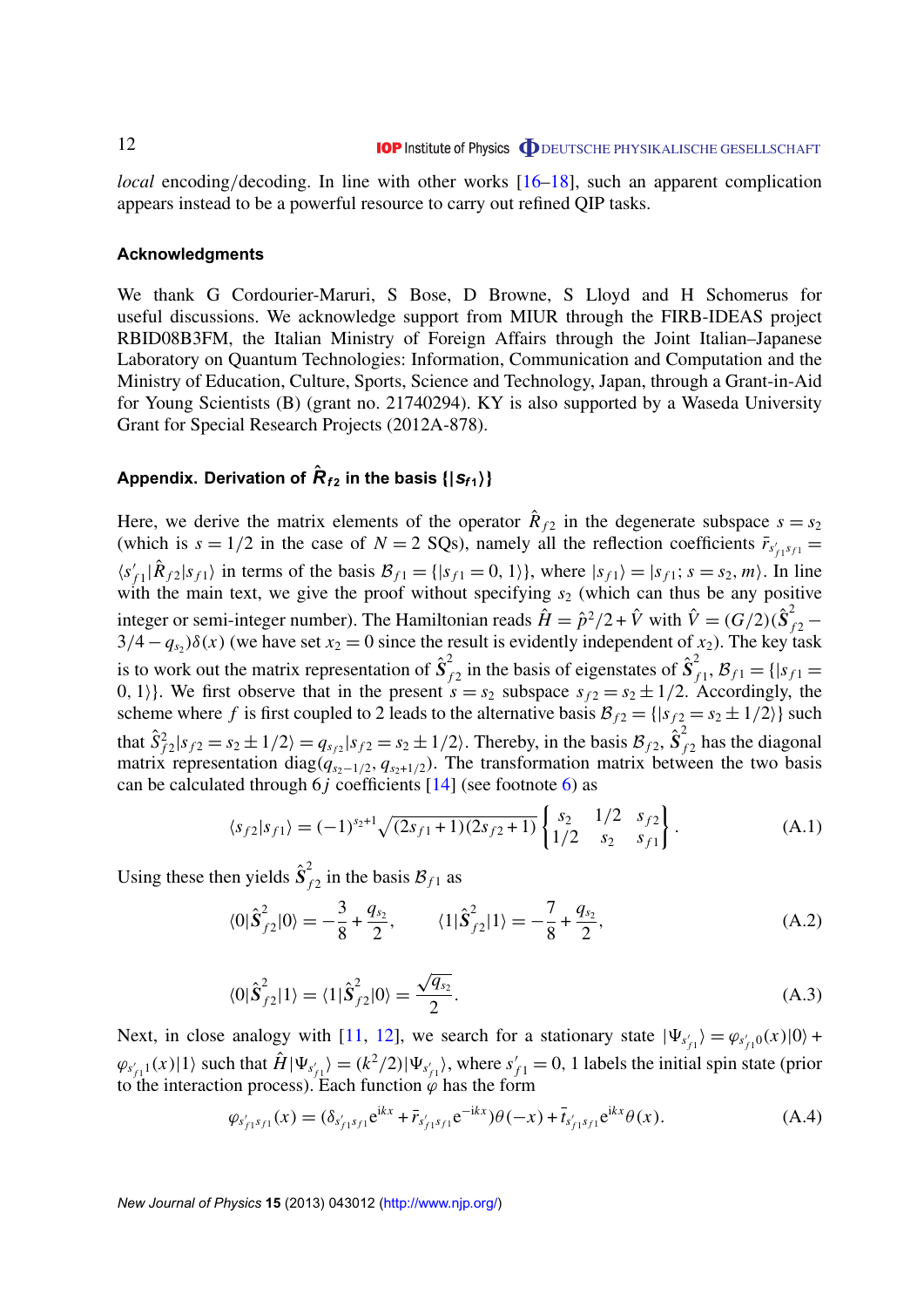<span id="page-13-0"></span>The unknown coefficients, including  $\{\bar{r}_{s'_f,s_f}$ , *i.e.* the entries of  $\hat{R}_{f2}$ , can be found by imposing the continuity condition of  $\varphi_{s/1}^{(x)}(x)$  and  $\varphi_{s/1}^{(x)}(x)$  at  $x = 0$  and the two constraints  $\begin{bmatrix} 1 & 1 \\ 1 & 1 \end{bmatrix}$ 

$$
\Delta \varphi'_{s'_{f1},0}(0) = G \sqrt{q_{s_2}} \varphi_{s'_{f1},1}(0), \tag{A.5}
$$

$$
\Delta \varphi'_{s'_{f2},1}(0) = -G\varphi_{s'_{f1},1}(0) + G\sqrt{q_{s_2}} \varphi_{s'_{f1},0}(0), \qquad (A.6)
$$

where  $\Delta \varphi'_{s'_f,s_f}$  (0) is the jump of the derivative at  $x = 0$ . With the help of equations [\(A.2\)](#page-12-0) and  $(A.3)$ , equations  $(A.5)$  and  $(A.6)$  can be straightforwardly obtained from the Schrödinger equation by integrating it across  $x = 0$  and then projecting onto  $|0\rangle$  and  $|1\rangle$  [12]. By solving the linear system in the cases  $s'_{f1} = 0$ , 1, we thus end up with

$$
\bar{r}_{00} = \langle 0|\hat{R}_{f2}|0\rangle = q_{s_2}g^2/\Delta_{s_2}, \quad \bar{r}_{11} = -ig(2 + iq_{s_2}g)/\Delta_{s_2},
$$
\n(A.7)

$$
\bar{r}_{01} = \langle 0|\hat{R}_{f2}|1\rangle = \langle 1|\hat{R}_{f2}|0\rangle^* = 2i\sqrt{q_{s_2}}g/\Delta_{s_2},
$$
\n(A.8)

where  $\Delta_{s_2} = -4 + 2ig - q_{s_2}g^2$ .

#### **References**

- [1] Nielsen M A and Chuang I L 2000 *Quantum Computation and Quantum Information* (Cambridge: Cambridge University Press)
- [2] Kimble H J 2008 *Nature* **453** [1023](http://dx.doi.org/10.1038/nature07127) and references therein
- [3] Barnes C H W, Shilton J M and Robinson A M 2009 *Phys. Rev.* B **62** [8410](http://dx.doi.org/10.1103/PhysRevB.62.8410)
- [4] de Menezes O L T and Helman J S 1984 *Am. J. Phys.* **53** [1100](http://dx.doi.org/10.1119/1.14041)
- [5] Kim W, Teshima R K and Marsiglio F 2005 *Europhys. Lett.* **69** [595](http://dx.doi.org/10.1209/epl/i2004-10395-x)
- [6] De Pasquale A, Yuasa K and Nakazato H 2009 *Phys. Rev.* A **80** [052111](http://dx.doi.org/10.1103/PhysRevA.80.052111)
- [7] De Pasquale A, Facchi P, Giovannetti V and Yuasa K 2012 *J. Phys. A: Math. Theor.* **45** [105309](http://dx.doi.org/10.1088/1751-8113/45/10/105309)
- [8] Cordourier-Maruri G, Ciccarello F, Omar Y, Zarcone M, de Coss R and Bose S 2010 *Phys. Rev.* A **82** [052313](http://dx.doi.org/10.1103/PhysRevA.82.052313)
- [9] Ciccarello F, Browne D E, Kwek L C, Schomerus H, Zarcone M and Bose S 2012 *Phys. Rev.* A **85** [050305](http://dx.doi.org/10.1103/PhysRevA.85.050305)
- [10] Bengtsson I and Zyczkowski K 2006 *Geometry of Quantum States: An Introduction to Quantum Entanglement* (Cambridge: Cambridge University Press)
- [11] Ciccarello F, Palma G M, Zarcone M, Omar Y and Vieira V R 2006 *New J. Phys.* **8** [214](http://dx.doi.org/10.1088/1367-2630/8/9/214) Yuasa K and Nakazato H 2007 *J. Phys. A: Math. Theor.* **40** [297](http://dx.doi.org/10.1088/1751-8113/40/2/009)
- [12] Ciccarello F, Palma G M, Zarcone M, Omar Y and Vieira V R 2007 *J. Phys. A: Math. Theor.* **40** [7993](http://dx.doi.org/10.1088/1751-8113/40/28/S09)
- [13] Datta S 1995 *Electronic Trasport in Mesoscopic Systems* (Cambridge: Cambridge University Press)
- [14] Bransden B H and Joachain C J 1989 *Quantum Mechanics* (Harlow: Longman Scientific and Technical)
- [15] Ciccarello F, Paternostro M, Kim M S and Palma G M 2008 *Phys. Rev. Lett.* **100** [150501](http://dx.doi.org/10.1103/PhysRevLett.100.150501)
- Ciccarello F, Paternostro M, Kim M S and Palma G M 2008 *Int. J. Quant. Inform.* **6** [759](http://dx.doi.org/10.1142/S0219749908004079) [16] Ciccarello F, Paternostro M, Palma G M and Zarcone M 2009 *New J. Phys.* **11** [113053](http://dx.doi.org/10.1088/1367-2630/11/11/113053) Yuasa K 2010 *J. Phys. A: Math. Theor.* **43** [095304](http://dx.doi.org/10.1088/1751-8113/43/9/095304)
	- Yuasa K, Burgarth D, Giovannetti V and Nakazato H 2009 *New J. Phys.* **11** [123027](http://dx.doi.org/10.1088/1367-2630/11/12/123027)
- [17] Ciccarello F, Bose S and Zarcone M 2010 *Phys. Rev.* A **81** [042318](http://dx.doi.org/10.1103/PhysRevA.81.042318)
- [18] Ciccarello F, Paternostro M, Bose S, Browne D E, Palma G M and Zarcone M 2010 *Phys. Rev.* A **82** [030302\(R\)](http://dx.doi.org/10.1103/PhysRevA.82.030302)
- [19] Gunlycke D, Gunlycke D, Jefferson J H, Rejec T, Ramsak A, Pettifor D G and Briggs G A D 2006 *J. Phys.: Condens. Matter* **18** [S851](http://dx.doi.org/10.1088/0953-8984/18/21/S11)

Matsuzaki Y and Jefferson J H 2011 arXiv[:1102.3121](http://arxiv.org/abs/1102.3121)